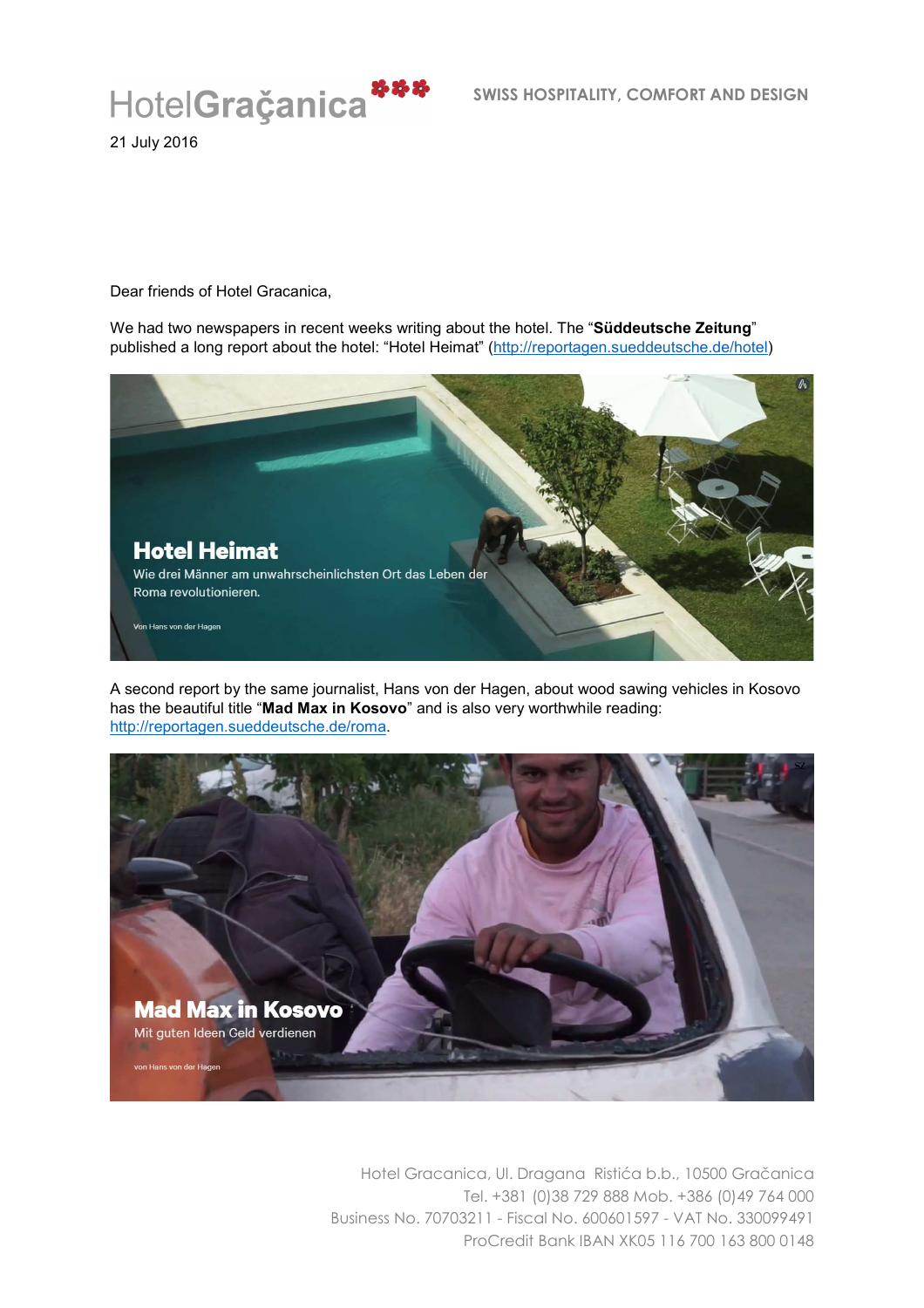

Based on the first report, there was also an article in the "**Repubblica**": http://www.repubblica.it/esteri/2016/07/14/news/pristina\_l\_hotel\_dei\_rom\_dove\_nuovo\_laboratorio\_di pace-144036212/?refresh\_ce

## Pristina, l'hotel dei Rom dove si costruisce la pace



Nell'albergo lavorano insieme persone di etnie diverse: un simbolo di convivenza in una regione dal passato difficile

di ANDREA TARQUINI

\* \* \*

The hotel was part of the program of the **Prishtina Architecture Week** from 4<sup>th</sup> to 10<sup>th</sup> of July, with students visiting it in the "Open House" program, guided around by architect Enis Spanca. KultPlus had an article about this: "Lëvizja e arkitekturës nëpër traditën shqiptare" (link: http://www.kultplus.com/?id=4&l=15227).



\* \* \*

German speakers: Neue **Geschichten aus dem Hotel** finden Sie auf http://www.hotelgracanica.com/about-us/hotel-und-andere-geschichten/.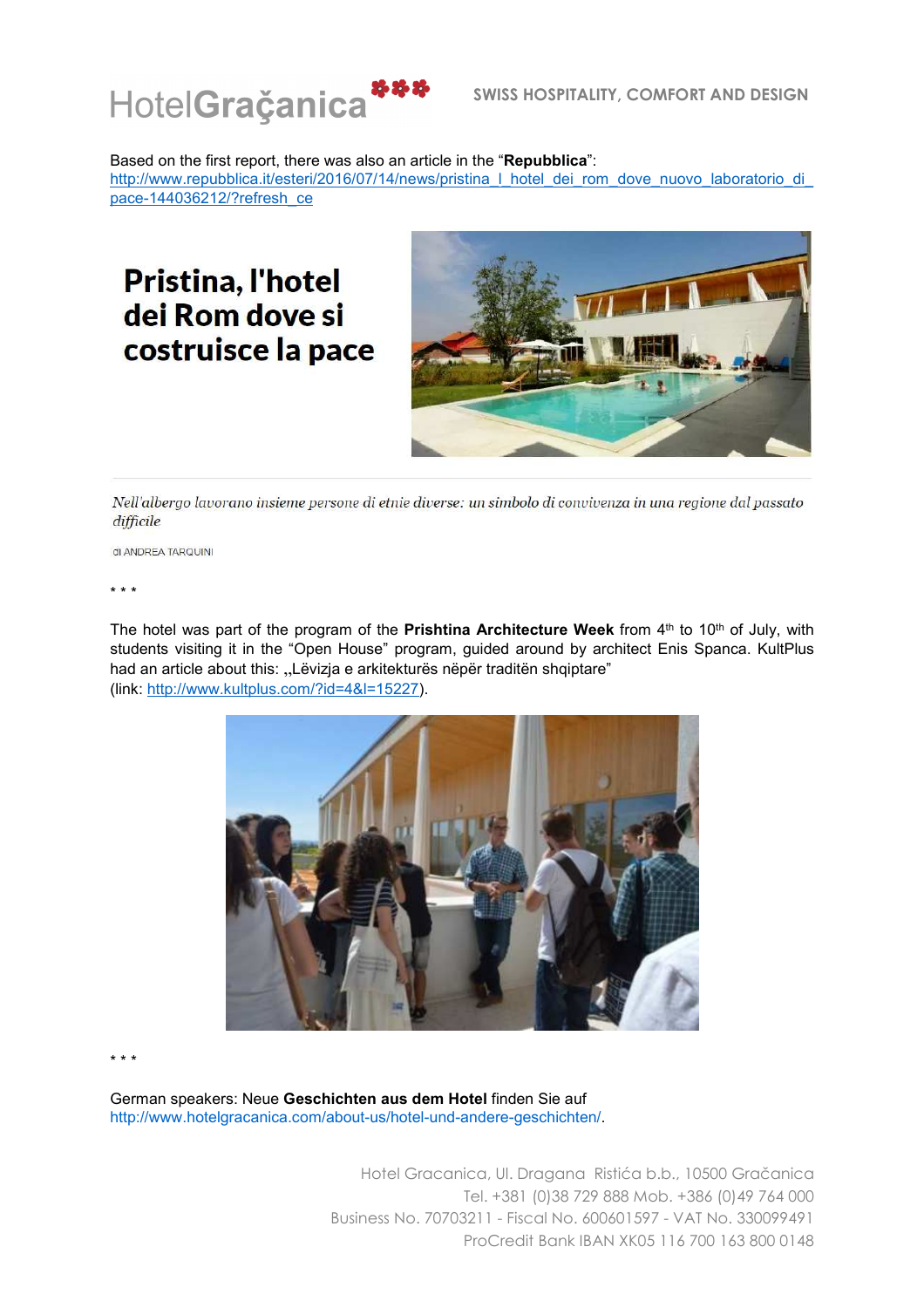

Our **exhibition of Milica Kostić's paintings and engravings "Parallel Worlds"** continues until 27 July. Don't miss it! (s. also http://prishtinainsight.com/portraits-parallel-world-mag/)



## \* \* \*

For some time now, we have been exploring new **biking and hiking trails** in the area of Gračanica, supported by PPSE through GearsUp Solutions. It has proven much more difficult than expected, as many paths are overgrown in summer, so it will take more time to finish the project. In the end, the trails will be marked and a map with the trails will be printed. But we can already now recommend trails to you if you would like to enjoy the beautiful nature and views around Gračanica, and we have a fleet of mountain bikes for rent.